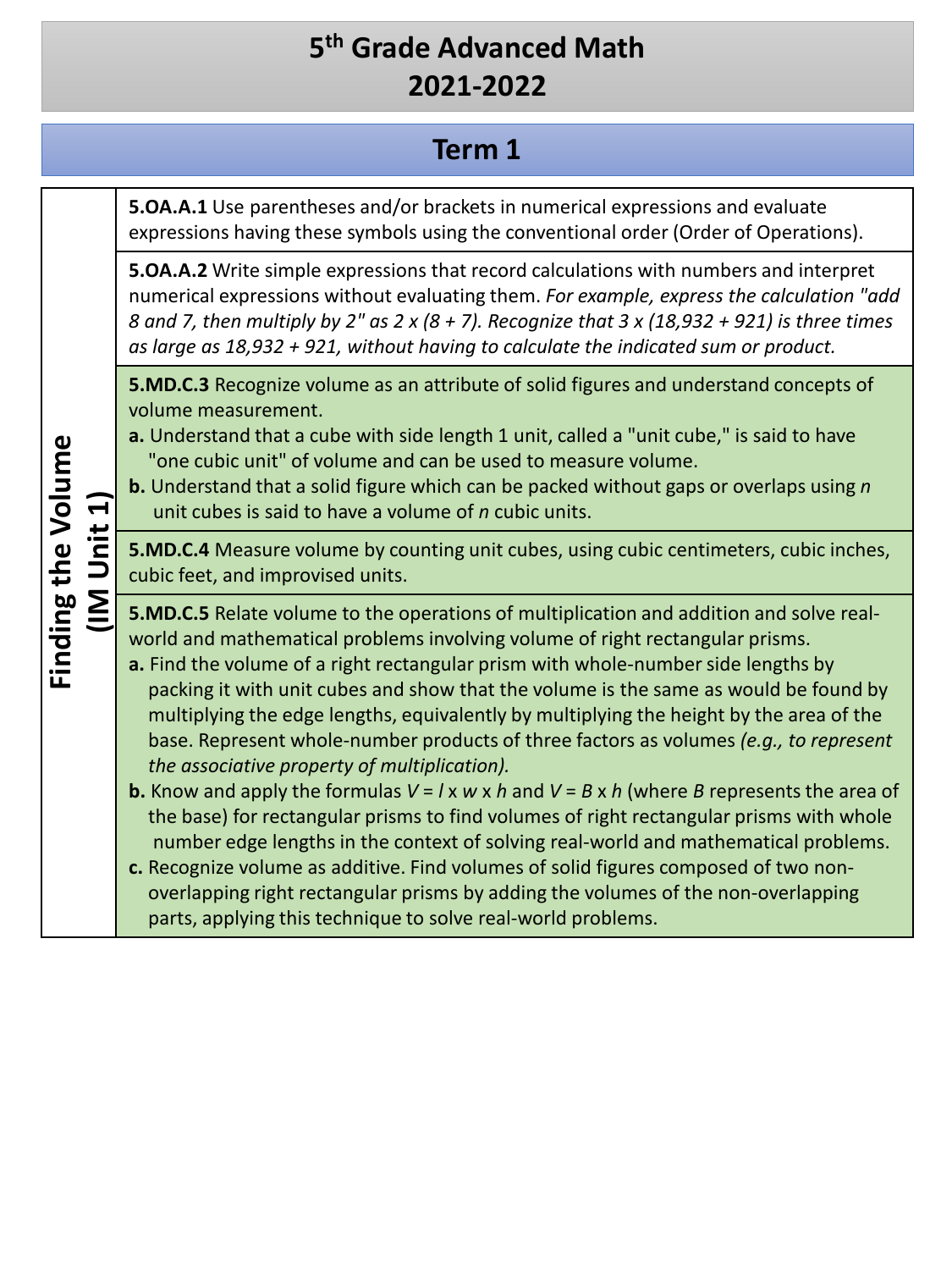#### **Term 1**

**5.OA.A.2** Write simple expressions that record calculations with numbers and interpret numerical expressions without evaluating them. *For example, express the calculation "add 8 and 7, then multiply by 2" as 2 x (8 + 7). Recognize that 3 x (18,932 + 921) is three times as large as 18,932 + 921, without having to calculate the indicated sum or product.*

**5.NF.B.3** Interpret a fraction as division of the numerator by the denominator  $(\frac{a}{b} = a \div \frac{a}{b})$ b). For example,  $\frac{3}{4}$  = 3 ÷ 4 so when 3 wholes are shared equally among 4 people, each *person has a share of size*  $\frac{3}{4}$ . Solve contextual problems involving division of whole numbers leading to answers in the form of fractions or mixed numbers by using visual fraction models or equations to represent the problem. *For example, if 8 people want to share 49 sheets of construction paper equally, how many sheets will each person receive? Between what two whole numbers does your answer lie?*

**5.NF.B.4** Apply and extend previous understandings of multiplication to multiply a fraction by a whole number or a fraction by a fraction.

- **a.** Interpret the product  $\frac{a}{b}$  x q as a x (q ÷ b) (partition the quantity q into b equal parts and then multiply by *a*). Interpret the product  $\frac{a}{b} \times q$  as  $(a \times q) \div b$  (multiply *a* times the quantity *q* and then partition the product into *b* equal parts). *For example, use a visual fraction model or write a story context to show that*  $\frac{2}{3}$  x 6 can be interpreted as 2 x (6 ÷ 3) or (2 x 6) ÷ 3. Do the same with  $\frac{2}{3} \times \frac{4}{5} = \frac{8}{15}$ . (In general,  $\frac{a}{b} \times \frac{c}{d} = \frac{ac}{bd}$ .)
- **b.** Find the area of a rectangle with fractional side lengths by tiling it with unit squares of the appropriate unit fraction side lengths, and show that the area is the same as would be found by multiplying the side lengths. Multiply fractional side lengths to find areas of rectangles and represent fraction products as rectangular areas.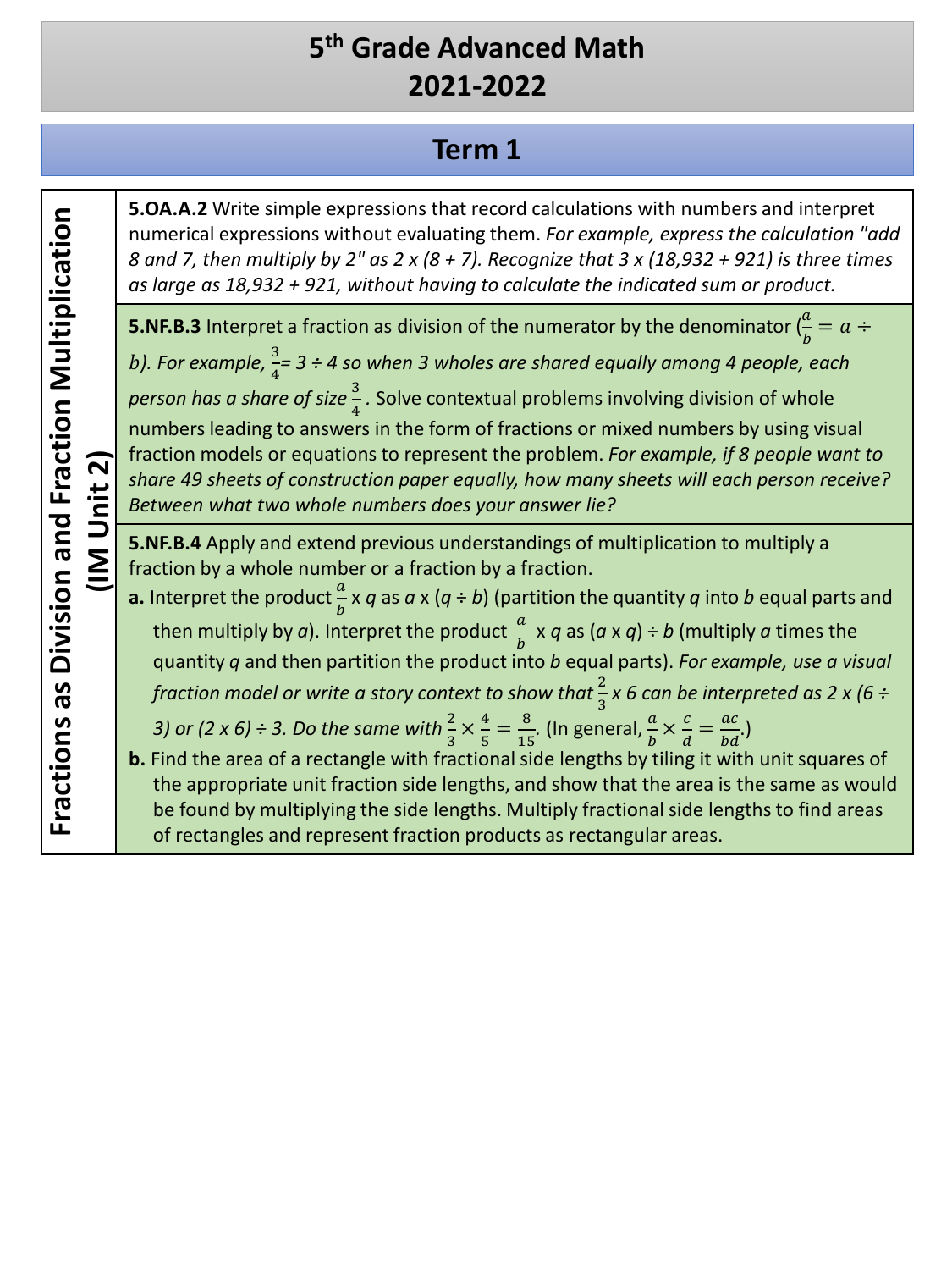## **Term 1**

| $\overline{\mathsf{c}}$<br><b>IM Unit</b> | 5. NF. B. 4 Apply and extend previous understandings of multiplication to multiply a<br>fraction by a whole number or a fraction by a fraction.<br><b>a.</b> Interpret the product $\frac{a}{b} \times q$ as $a \times (q \div b)$ (partition the quantity q into b equal parts and<br>then multiply by a). Interpret the product $\frac{a}{b} \times q$ as $(a \times q) \div b$ (multiply a times the<br>quantity q and then partition the product into b equal parts). For example, use a visual<br>fraction model or write a story context to show that $\frac{2}{3}x$ 6 can be interpreted as 2 x (6 ÷<br>3) or (2 x 6) ÷ 3. Do the same with $\frac{2}{3} \times \frac{4}{5} = \frac{8}{15}$ . (In general, $\frac{a}{b} \times \frac{c}{d} = \frac{ac}{bd}$ .)<br>b. Find the area of a rectangle with fractional side lengths by tiling it with unit squares of<br>the appropriate unit fraction side lengths, and show that the area is the same as would<br>be found by multiplying the side lengths. Multiply fractional side lengths to find areas<br>of rectangles and represent fraction products as rectangular areas. |
|-------------------------------------------|---------------------------------------------------------------------------------------------------------------------------------------------------------------------------------------------------------------------------------------------------------------------------------------------------------------------------------------------------------------------------------------------------------------------------------------------------------------------------------------------------------------------------------------------------------------------------------------------------------------------------------------------------------------------------------------------------------------------------------------------------------------------------------------------------------------------------------------------------------------------------------------------------------------------------------------------------------------------------------------------------------------------------------------------------------------------------------------------------------------------------------------|
|                                           | 5.NF.B.6 Solve real-world problems involving multiplication of fractions and mixed<br>numbers by using visual fraction models or equations to represent the problem.                                                                                                                                                                                                                                                                                                                                                                                                                                                                                                                                                                                                                                                                                                                                                                                                                                                                                                                                                                  |
|                                           | 5.NF.B.7 Apply and extend previous understandings of division to divide unit fractions by<br>whole numbers and whole numbers by unit fractions.<br>a. Interpret division of a unit fraction by a non-zero whole number and compute such<br>quotients. For example, use visual models and the relationship between multiplication<br>and division to explain that $\frac{1}{3} \div 4 = 1/12$ because $\frac{1}{12}$ x 4 = 1/3.<br>b. Interpret division of a whole number by a unit fraction and compute such quotients.<br>For example, use visual models and the relationship between multiplication and division                                                                                                                                                                                                                                                                                                                                                                                                                                                                                                                   |
|                                           | to explain that $4 \div \frac{1}{5} = 20$ because 20 x $\frac{1}{5} = 4$ .<br>c. Solve real-world problems involving division of unit fractions by non-zero whole<br>numbers and division of whole numbers by unit fractions by using visual fraction<br>models and equations to represent the problem. For example, how much chocolate will<br>each person get if 3 people share $\frac{1}{2}$ lb of chocolate equally? How many $\frac{1}{3}$ cup servings<br>are in 2 cups of raisins?                                                                                                                                                                                                                                                                                                                                                                                                                                                                                                                                                                                                                                             |

Fraction Multiplication and Division **Fraction Multiplication and Division**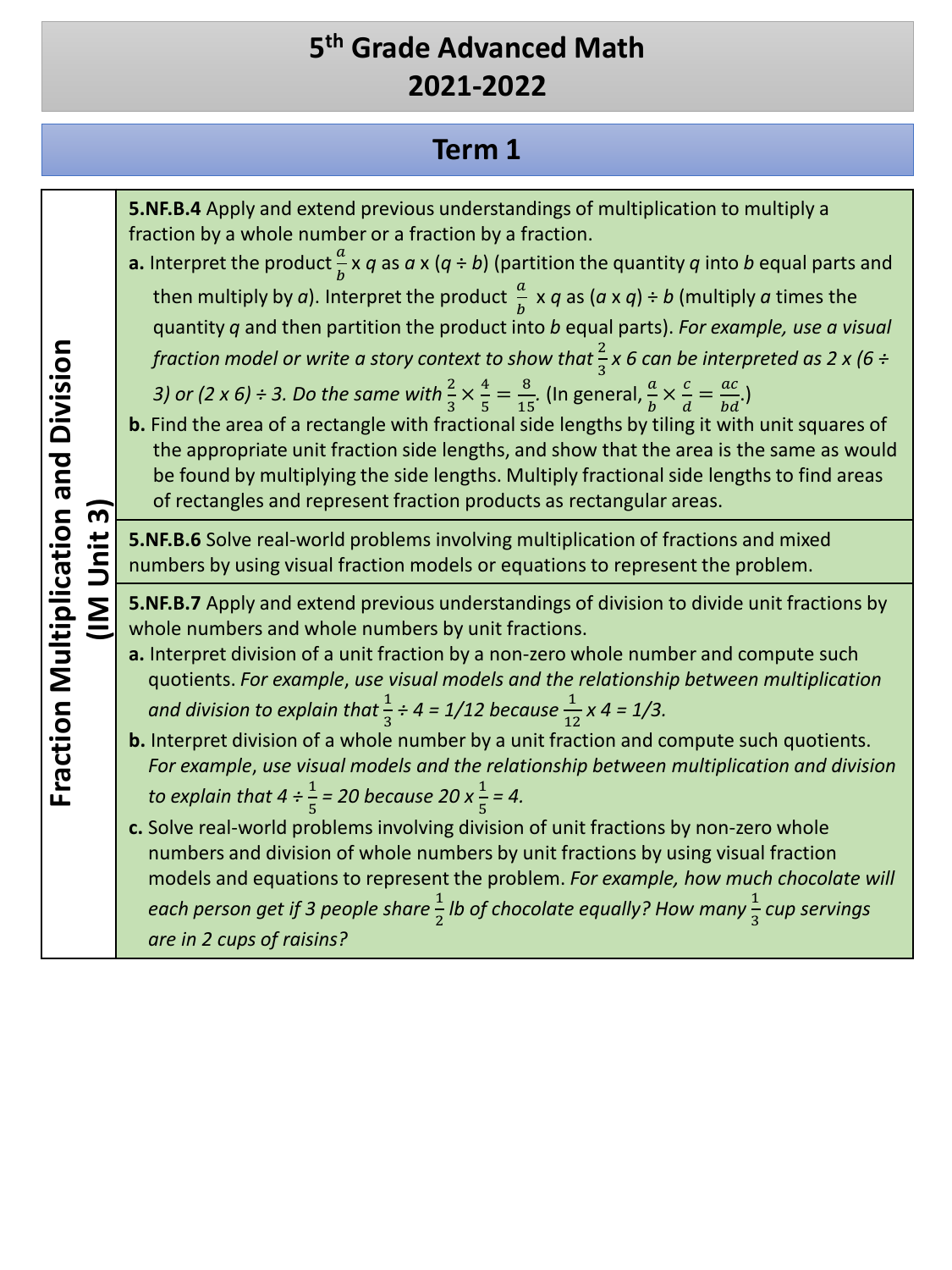# **Term 2**

| 5. NF. B. 4 Apply and extend previous understandings of multiplication to multiply a<br>fraction by a whole number or a fraction by a fraction.<br><b>a.</b> Interpret the product $\frac{a}{b} \times q$ as $a \times (q \div b)$ (partition the quantity q into b equal parts and<br>then multiply by a). Interpret the product $\frac{a}{b} \times q$ as $(a \times q) \div b$ (multiply a times the<br>quantity q and then partition the product into b equal parts). For example, use a visual<br>fraction model or write a story context to show that $\frac{2}{3}x$ 6 can be interpreted as 2 x (6 ÷<br>3) or (2 x 6) ÷ 3. Do the same with $\frac{2}{3} \times \frac{4}{5} = \frac{8}{15}$ . (In general, $\frac{a}{b} \times \frac{c}{d} = \frac{ac}{bd}$ .)<br>b. Find the area of a rectangle with fractional side lengths by tiling it with unit squares of<br>the appropriate unit fraction side lengths, and show that the area is the same as would<br>be found by multiplying the side lengths. Multiply fractional side lengths to find areas<br>of rectangles and represent fraction products as rectangular areas. |
|---------------------------------------------------------------------------------------------------------------------------------------------------------------------------------------------------------------------------------------------------------------------------------------------------------------------------------------------------------------------------------------------------------------------------------------------------------------------------------------------------------------------------------------------------------------------------------------------------------------------------------------------------------------------------------------------------------------------------------------------------------------------------------------------------------------------------------------------------------------------------------------------------------------------------------------------------------------------------------------------------------------------------------------------------------------------------------------------------------------------------------------|
| 5.NF.B.6 Solve real-world problems involving multiplication of fractions and mixed<br>numbers by using visual fraction models or equations to represent the problem.                                                                                                                                                                                                                                                                                                                                                                                                                                                                                                                                                                                                                                                                                                                                                                                                                                                                                                                                                                  |
| 5.NF.B.7 Apply and extend previous understandings of division to divide unit fractions by<br>whole numbers and whole numbers by unit fractions.<br>a. Interpret division of a unit fraction by a non-zero whole number and compute such<br>quotients. For example, use visual models and the relationship between multiplication<br>and division to explain that $\frac{1}{3} \div 4 = 1/12$ because $\frac{1}{12}$ x 4 = 1/3.<br>b. Interpret division of a whole number by a unit fraction and compute such quotients.                                                                                                                                                                                                                                                                                                                                                                                                                                                                                                                                                                                                              |
| For example, use visual models and the relationship between multiplication and division<br>to explain that $4 \div \frac{1}{5} = 20$ because 20 x $\frac{1}{5} = 4$ .                                                                                                                                                                                                                                                                                                                                                                                                                                                                                                                                                                                                                                                                                                                                                                                                                                                                                                                                                                 |
| c. Solve real-world problems involving division of unit fractions by non-zero whole<br>numbers and division of whole numbers by unit fractions by using visual fraction<br>models and equations to represent the problem. For example, how much chocolate will<br>each person get if 3 people share $\frac{1}{2}$ lb of chocolate equally? How many $\frac{1}{3}$ cup servings<br>are in 2 cups of raisins?                                                                                                                                                                                                                                                                                                                                                                                                                                                                                                                                                                                                                                                                                                                           |
|                                                                                                                                                                                                                                                                                                                                                                                                                                                                                                                                                                                                                                                                                                                                                                                                                                                                                                                                                                                                                                                                                                                                       |

Fraction Multiplication and Division cont. **Fraction Multiplication and Division cont.**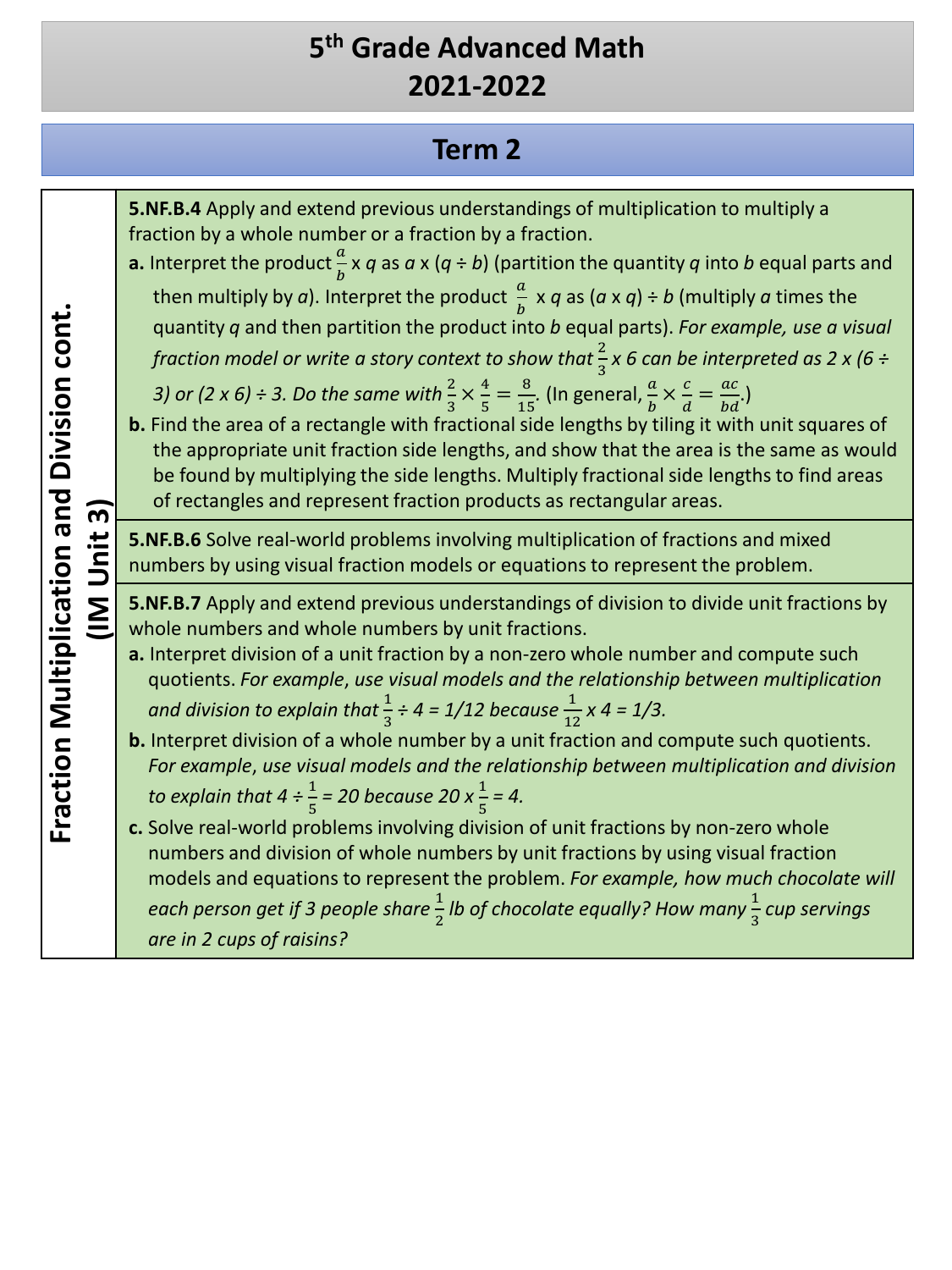### **Term 2**

**Wrapping Up Multiplication and Division**  Wrapping Up Multiplication and Division with Multi-Digit Numbers (IM Unit 4) **with Multi-Digit Numbers (IM Unit 4)**

**5.OA.A.2** Write simple expressions that record calculations with numbers and interpret numerical expressions without evaluating them. *For example, express the calculation "add 8 and 7, then multiply by 2" as 2 x (8 + 7). Recognize that 3 x (18,932 + 921) is three times as large as 18,932 + 921, without having to calculate the indicated sum or product.*

**5.NBT.A.1** Recognize that in a multi-digit number, a digit in one place represents 10 times as much as it represents in the place to its right and 1/10 of what it represents in the place to its left.

**5.NBT.B.5** Fluently multiply multi-digit whole numbers (up to three-digit by four-digit factors) using appropriate strategies and algorithms.

**5.NBT.B.6** Find whole-number quotients and remainders of whole numbers with up to four-digit dividends and two-digit divisors, using strategies based on place value, the properties of operations, and/or the relationship between multiplication and division. Illustrate and explain the calculation by using equations, rectangular arrays, and/or area models.

**5.OA.B.3** Generate two numerical patterns using two given rules. *For example, given the rule "Add 3" and the starting number 0, and given the rule "Add 6" and the starting number 0, generate terms in the resulting sequences.*

- **a.** Identify relationships between corresponding terms in two numerical patterns. *For example, observe that the terms in one sequence are twice the corresponding terms in the other sequence.*
- **b.** Form ordered pairs consisting of corresponding terms from two numerical patterns and graph the ordered pairs on a coordinate plane.

**5.G.A.1** Graph ordered pairs and label points using the first quadrant of the coordinate plane. Understand in the ordered pair that the first number indicates the horizontal distance traveled along the x-axis from the origin and the second number indicates the vertical distance traveled along the y-axis, with the convention that the names of the two axes and the coordinates correspond (e.g., x-axis and x-coordinate, y-axis and ycoordinate).

**5.G.A.2** Represent real-world and mathematical problems by graphing points in the first quadrant of the coordinate plane and interpret coordinate values of points in the context of the situation.

**5.G.B.3** Classify two-dimensional figures in a hierarchy based on properties. Understand that attributes belonging to a category of two-dimensional figures also belong to all subcategories of that category. *For example, all rectangles have four right angles and squares are rectangles, so all squares have four right angles.*

Shapes on the Coordinate Plane **Shapes on the Coordinate Plane (IM Unit 7)** (IM Unit 7)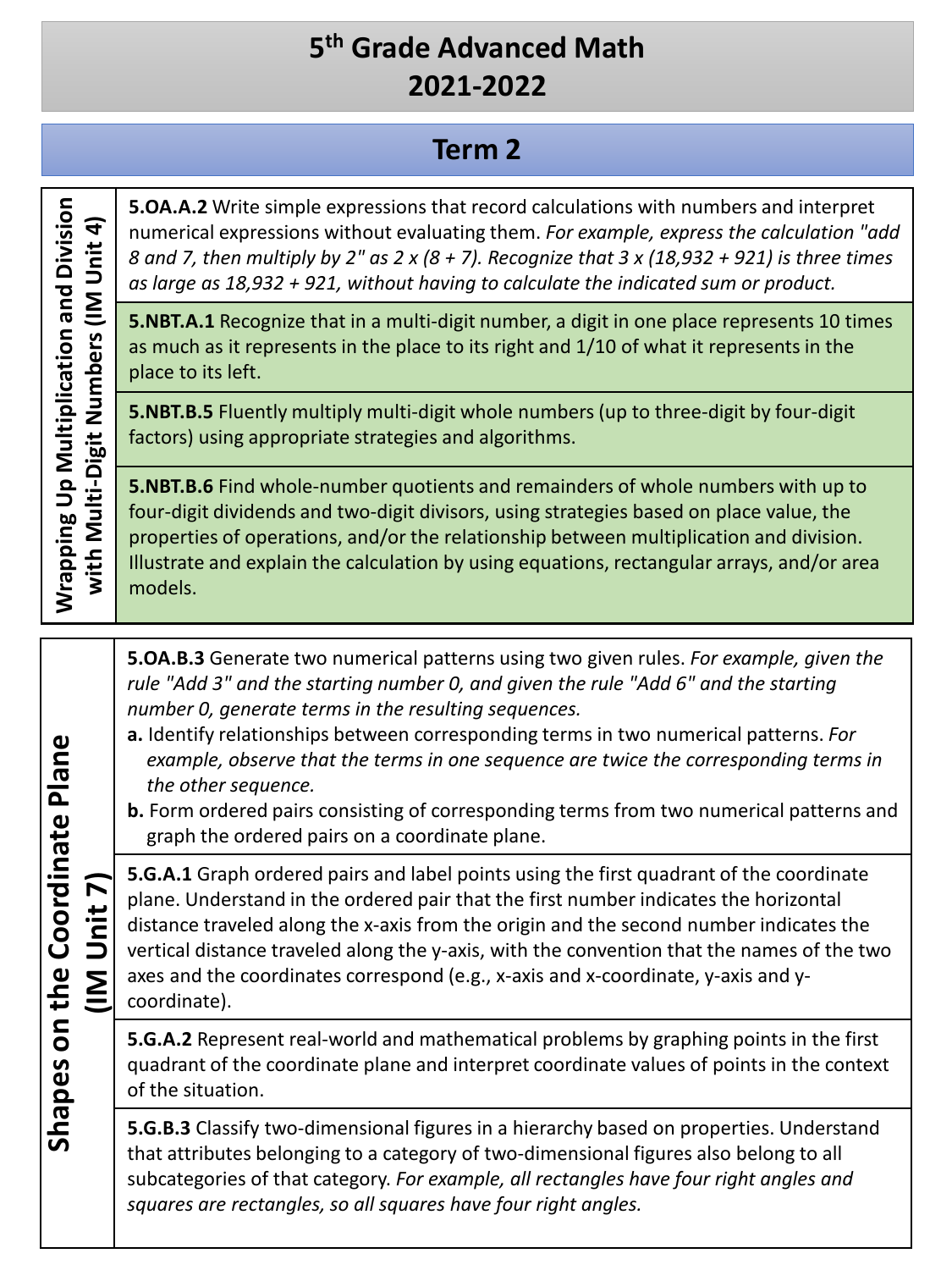#### **Term 3**

**5.OA.A.1** Use parentheses and/or brackets in numerical expressions and evaluate expressions having these symbols using the conventional order (Order of Operations).

**5.OA.A.2** Write simple expressions that record calculations with numbers and interpret numerical expressions without evaluating them. *For example, express the calculation "add 8 and 7, then multiply by 2" as 2 x (8 + 7). Recognize that 3 x (18,932 + 921) is three times as large as 18,932 + 921, without having to calculate the indicated sum or product.*

**5.NBT.A.1** Recognize that in a multi-digit number, a digit in one place represents 10 times as much as it represents in the place to its right and 1/10 of what it represents in the place to its left.

**5.NBT.A.2** Explain patterns in the number of zeros of the product when multiplying a number by powers of 10, and explain patterns in the placement of the decimal point when a decimal is multiplied or divided by a power of 10. Use whole-number exponents to denote powers of 10.

**5.NBT.A.3** Read and write decimals to thousandths using standard form, word form, and expanded form (e.g., the expanded form of 347.392 is written as  $3 \times 100 + 4 \times 10 + 7 \times 1 +$ 3 x (1/10) + 9 x (1/100) + 2 x (1/1000))*.* Compare two decimals to thousandths based on meanings of the digits in each place and use the symbols >, =, and < to show the relationship.

**5.NBT.A.4** Round decimals to the nearest hundredth, tenth, or whole number using understanding of place value.

**5.NBT.B.7** Add, subtract, multiply, and divide decimals to hundredths, using concrete models or drawings and strategies based on place value, properties of operations, and/or the relationship between operations; assess the reasonableness of answers using estimation strategies. (Limit division problems so that either the dividend or the divisor is a whole number.)

**Place Value Patterns and Decimal Operations Place Value Patterns and Decimal Operations (IM Unit 5)** <u>์ท</u> Unit  $\overline{\underline{\Sigma}}$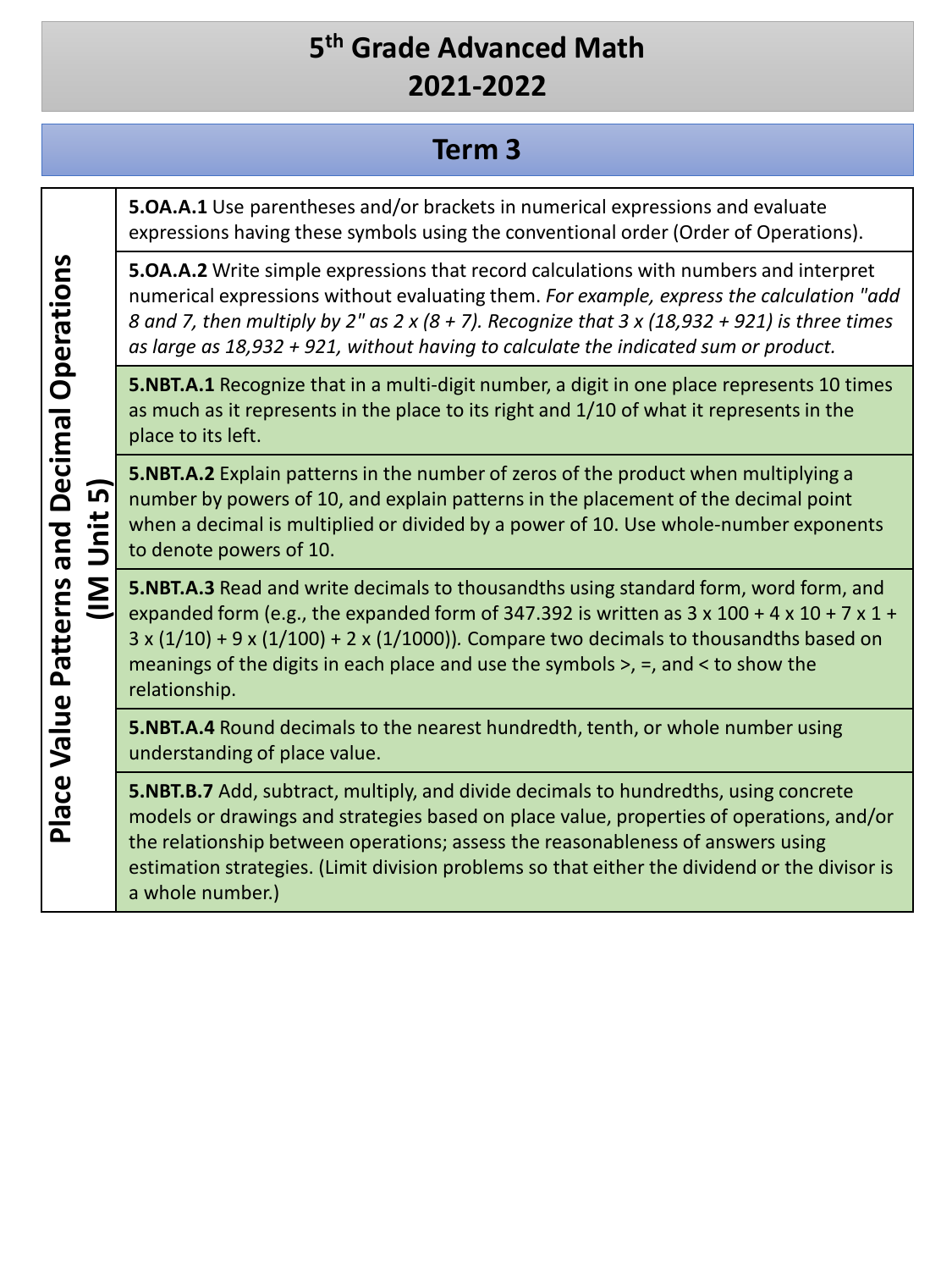### **Term 3**

**5.MD.A.1** Convert customary and metric measurement units within a single system by expressing measurements of a larger unit in terms of a smaller unit. Use these conversions to solve multi-step real-world problems involving distances, intervals of time, liquid volumes, masses of objects, and money (including problems involving simple fractions or decimals). *For example, 3.6 liters and 4.1 liters can be combined as 7.7 liters or 7700 milliliters*

**5.MD.B.2** Make a line plot to display a data set of measurements in fractions of a unit (1/2, 1/4, 1/8). Use operations on fractions for this grade to solve problems involving information presented in line plots. *For example, given different measurements of liquid in identical beakers, find the amount of liquid each beaker would contain if the total amount in all the beakers were redistributed equally.*

#### **5.NBT.A.1-See Description Above**

#### **5.NBT.A.2-See Description Above**

**5.NF.A.1** Add and subtract fractions with unlike denominators (including mixed numbers) by replacing given fractions with equivalent fractions in such a way as to produce an equivalent sum or difference of fractions with like denominators. *For example*,  $\frac{2}{3} + \frac{5}{4} =$ 

8  $\frac{8}{12} + \frac{15}{12} = \frac{23}{12}.$ 

**5.NF.A.2** Solve contextual problems involving addition and subtraction of fractions referring to the same whole, including cases of unlike denominators. Use benchmark fractions and number sense of fractions to estimate mentally and assess the

reasonableness of answers. *For example, recognize an incorrect result*  $\frac{2}{5} + \frac{1}{2} = \frac{3}{7}$ , by

*observing that*  $\frac{3}{7} < \frac{1}{2}$ .

#### **5.NF.B.4 – See Description above**

**5.NF.B.5** Interpret multiplication as scaling (resizing).

**a.** Compare the size of a product to the size of one factor on the basis of the size of the other factor, without performing the indicated multiplication. *For example, know if the product will be greater than, less than, or equal to the factors*.

**b.** Explain why multiplying a given number by a fraction greater than 1 results in a product greater than the given number (recognizing multiplication by whole numbers greater than 1 as a familiar case); explain why multiplying a given number by a fraction less than 1 results in a product less than the given number; and relate the principle of fraction Equivalence  $\frac{a}{b} = \frac{(a \times n)}{(b \times n)}$  to the effect of multiplying  $\frac{a}{b}$  by 1.